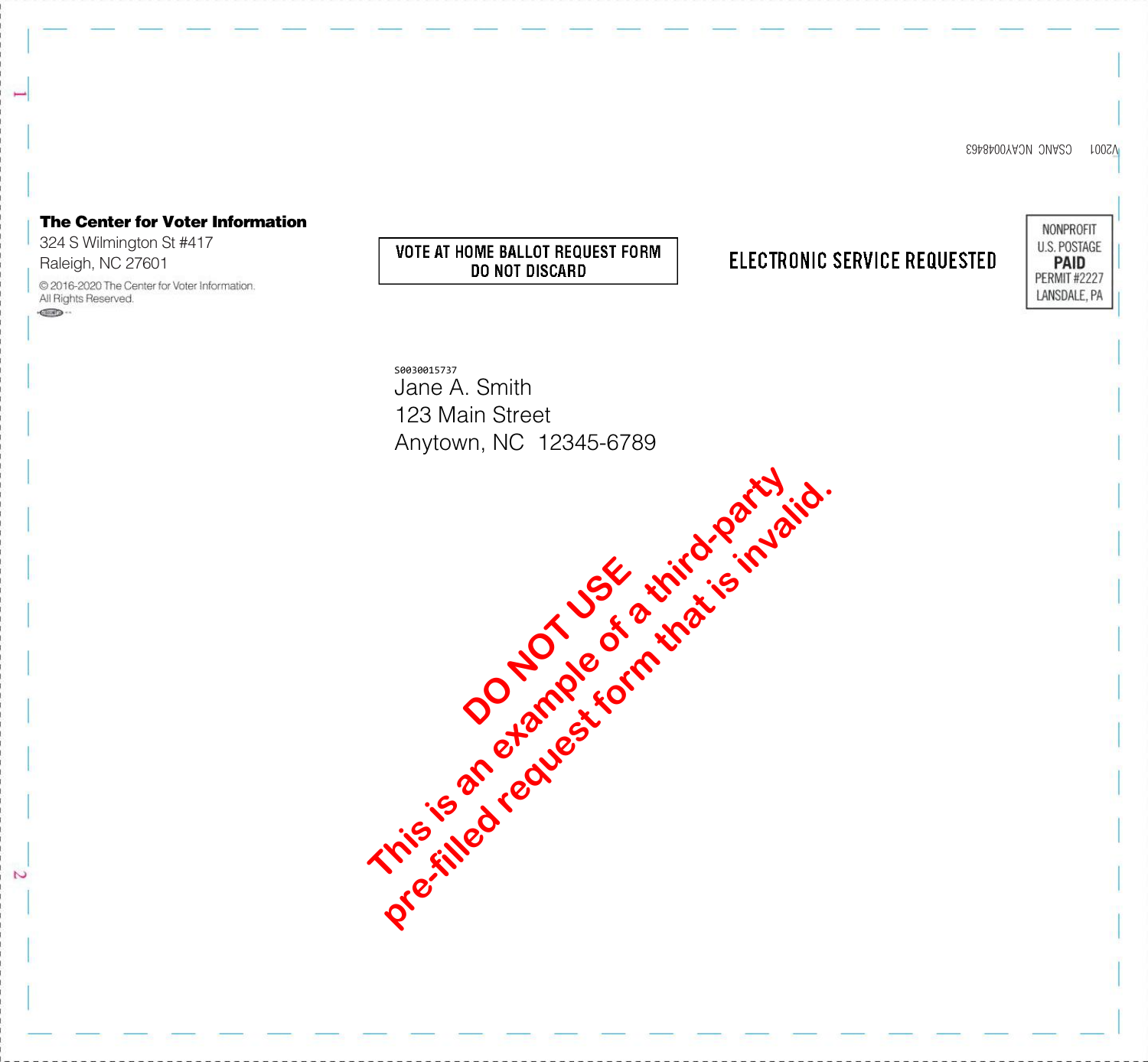$\tilde{c}$ 

### **Center For Voter** Information

If you've already submitted a request for an absentee ballot for the 2020 General Election there is no need to submit another request.

Dear Jane,

**The North Carolina State Board of Elections and county election officials encourage EVERYONE to use mail ballots in the upcoming elections.** I have sent you the enclosed absentee ballot application already filled out with your name and address.

**Voting by mail is EASY.** Just sign, date, and complete the application. Drop it in the mail and you will receive a ballot from your county board of elections which you can complete and return without ever leaving your home.

**By voting by mail from your home, and not waiting until Election Day, you've already done your part.** You simply get to look forward to Election Day and hearing about the results.

No waiting in line. You can even research the candidates as you vote.

Be sure to check the option at the top of Box 2 to request a mail ballot for the November General Election.

**Your privacy is protected.** If you use the enclosed envelope with **pre-paid postage**, your

application will be delivered directly to your county board of elections.

Sincerely,

Lionel Dripps Center for Voter Information



P.S. We have already filled in your name and didress on the enclosed form. **Please take a minute to** complete the form, sign and date it and place the form in the pre-addressed, postage-paid **envelope.** Thank you.

\*Data obtained from publicly available state v

If you wish to be removed from our mailing list, email this code: NCAY0048463 to unsubscribe@centerforvoterinformation.org

 This mailing has been paid for by the Center for Voter Information (CVI). CVI is a non-government, nonprofit, 501(c)(4) organization. **(866)-377-7396** www.centerforvoterinformation.org. CVI is not affiliated with state or local election officials. © 2016-2020 The Center for Voter Information. All Rights Reserved.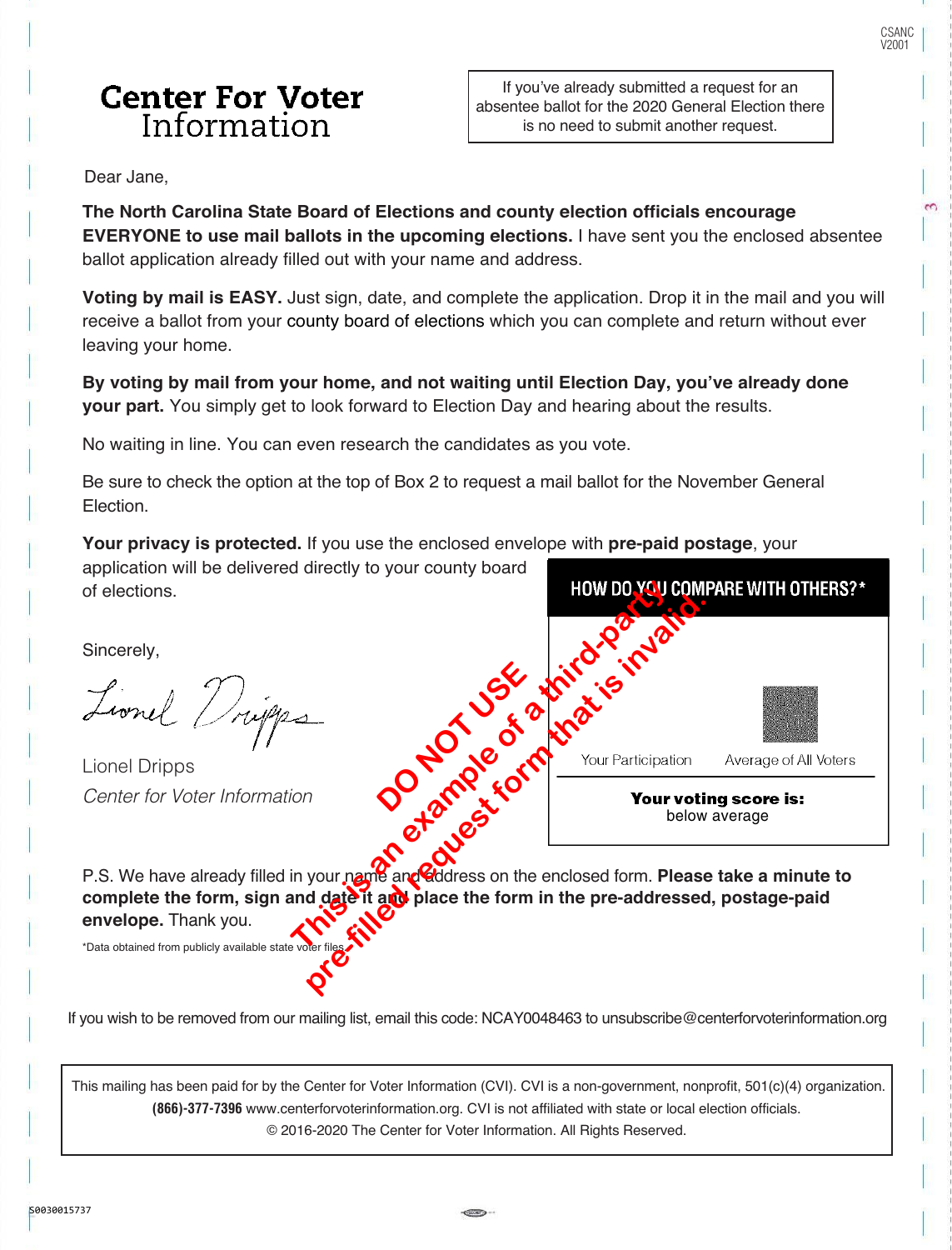# **IT'S AS EASY AS 1-2-3**

You're a voter, and for you, voting absentee by mail is simple. Here's how it works:

**STEP 1:** You complete, sign, and mail the form on the reverse of this sheet.

**STEP 2:** Your county board of elections mails you an absentee ballot.

**STEP 3:** You fill out the ballot and return it to your county board of elections-by mail.

When completing the form, you must sign and provide your name, residential address, DOB, and identification number (i.e., NC DMV driver license number, NC DMV identification card number, or last four digits of your social security number).

This is a this request by October 2x30; or tor the General Election on Novembers and the Strategy of the World Washington and World Washington and World Washington and World Washington and World Washington and World Washin pre-filled receiver this request by October 213028 to for the General Election on November 213028 to form the Context of the Context of the Context of the Context of the Context of the Context of the Context of the Context

# **DO NOT USE AND**

For questions, please call your county board of elections office. You can find their phone number at ncsbe.gov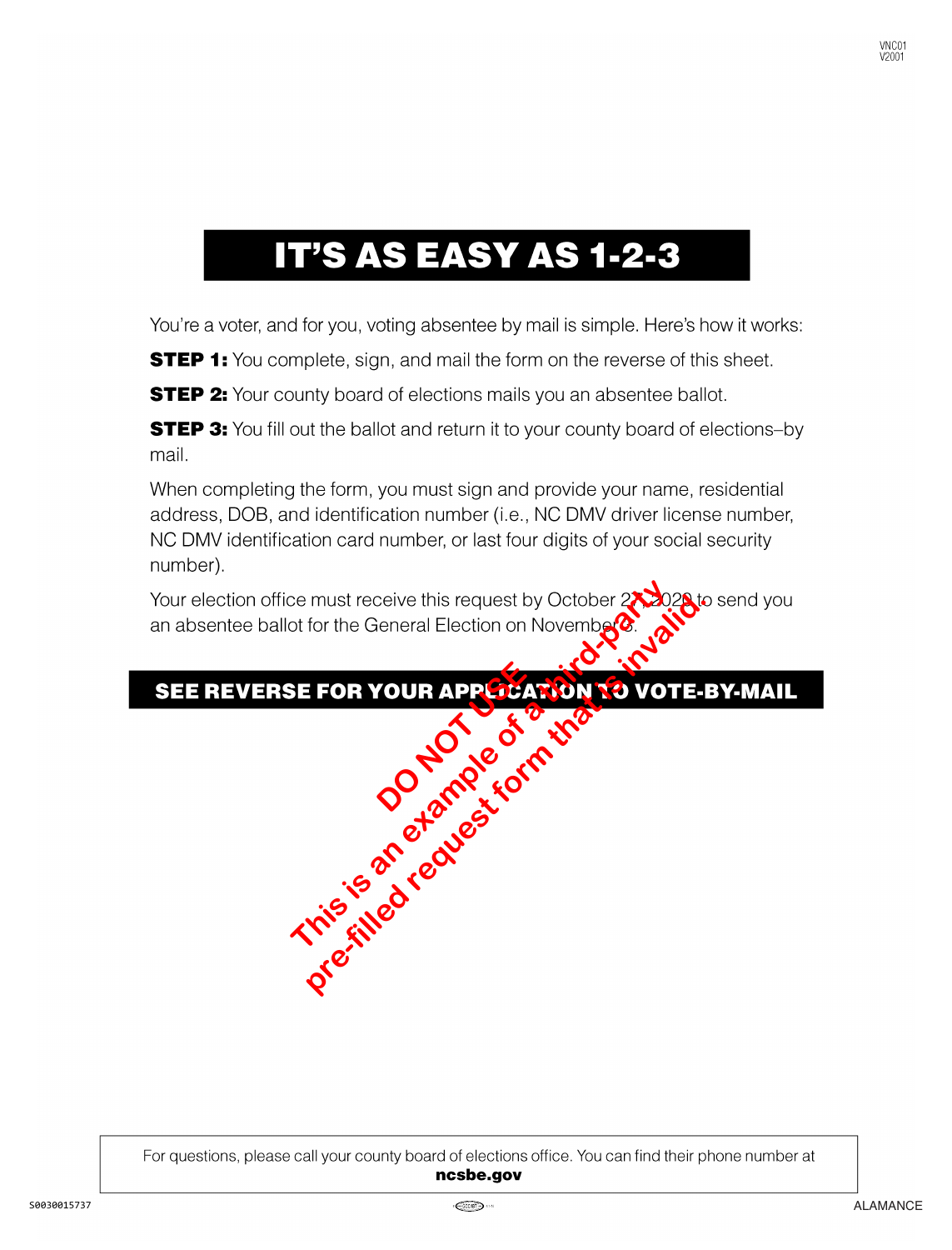#### 2020 STATE ABSENTEE BALLOT REQUEST FORM

(Read the instructions before completing this form. Items in red are required.)

|                                       | FRAUDULENTLY OR FALSELY COMPLETING THIS FORM IS A CLASS I FELONY UNDER CHAPTER 163 OF THE NC GENERAL STATUTES                                                                                                                  |
|---------------------------------------|--------------------------------------------------------------------------------------------------------------------------------------------------------------------------------------------------------------------------------|
| Voter Information                     | <b>First Name</b><br>Middle Name<br>Last Name<br>Suffix<br>Date of Birth                                                                                                                                                       |
|                                       | <b>SMITH</b><br><b>JANE</b><br>А.                                                                                                                                                                                              |
|                                       | Last Four Digits of<br>Previous First Name<br>Previous Last Name<br>Previous Middle Name<br>NC DL or ID Number<br>Social Security number                                                                                       |
|                                       | OR                                                                                                                                                                                                                             |
|                                       | Provide your mailing address if you do not receive mail at your<br><b>Current NC Residential Street Address</b><br>Have you lived at this address for<br>residential address.                                                  |
|                                       | 30 or more days? Yes □ No □<br>123 MAIN STREET<br>If "No", date moved?                                                                                                                                                         |
|                                       | State Zip Code<br>City<br>County                                                                                                                                                                                               |
|                                       | <b>ANYTOWN</b><br><b>ALAMANCE</b><br>NC<br>12345                                                                                                                                                                               |
|                                       | Please provide your email address or a telephone number in case we have a question concerning this request.                                                                                                                    |
|                                       | E-mail<br>Phone                                                                                                                                                                                                                |
| Absentee Voting Information<br>$\sim$ | Election Date (select one)<br>Select the date of the election event for which a by-mail absentee<br>June 23, 2020<br>November 3, 2020<br>ballot is being requested. You may only select one election event per request form.   |
|                                       | Absentee Mailing Address (where you would like your ballot sent)<br>Check if you would like to request absentee ballots for all elections                                                                                      |
|                                       | held during this calendar year in which you are eligible to vote due to<br>continued or expected illness or disability.                                                                                                        |
|                                       | $\square$ Democratic<br><b>Mailing City</b><br>Zip Code<br>State<br>If you are requesting an absentee ballot for a partisan<br>$\Box$ Libertarian                                                                              |
|                                       | primary, and you are not affiliated with a political party<br>Republican<br>(Unaffiliated), select a primary ballot preference.                                                                                                |
|                                       | □ Nonpartisan                                                                                                                                                                                                                  |
|                                       | Near Relative or Legal Guardian Request: If you are requesting an absentee ballot on behalf of a near plative or for someone for whom you are the<br>Richard Relationship to Voter                                             |
|                                       | legal guardian, provide your name, relationship to the voter (see instructions), address and contact promation<br>Near Relative or Legal Guardian's Name                                                                       |
|                                       |                                                                                                                                                                                                                                |
|                                       | Near Relative or Legal Guardian's Address<br>Zip Code                                                                                                                                                                          |
|                                       |                                                                                                                                                                                                                                |
|                                       | Voter Assistance: If the voter received assistance completing the Colindiane Divindries disability, or inability to read or write and no near relative or legal guardian of the voter was available, list the name and addesse |
|                                       | Voter Assistant's Name                                                                                                                                                                                                         |
|                                       | Teachest                                                                                                                                                                                                                       |
|                                       | City<br>Zip Code<br>Address<br>State                                                                                                                                                                                           |
|                                       |                                                                                                                                                                                                                                |
|                                       | If voter is a patient in a hospital, clinic, nursing half for rest Nome, does voter need assistance with voting and returning the ballot? Yes $\square$ No $\square$                                                           |
|                                       | If Yes, what is the name and address of the hospital or to thy?                                                                                                                                                                |
|                                       | Are you an absentee military or oversex voter? Conselect the best option below that describes your absentee status:                                                                                                            |
| Overseas<br>œ<br>Military             | Member of the Uniformed Services or Merchant Marine on active duty or eligible spouse/dependent and currently absent from county of residence<br>U.S. citizen outside the United States                                        |
|                                       | Provide the address where you are currer stationed or living overseas.<br>Send your ballot by mail? (provide address)                                                                                                          |
|                                       |                                                                                                                                                                                                                                |
|                                       |                                                                                                                                                                                                                                |
|                                       | Send your ballot by email? (provide email address)<br>Send your ballot by fax? (provide #)                                                                                                                                     |
| S                                     |                                                                                                                                                                                                                                |
|                                       | Voter's Signature<br>Near Relative or Legal Guardian Signature (if applicable)                                                                                                                                                 |
|                                       |                                                                                                                                                                                                                                |
|                                       | Date<br>Date<br><b>SBOE 2020.03</b>                                                                                                                                                                                            |
|                                       |                                                                                                                                                                                                                                |